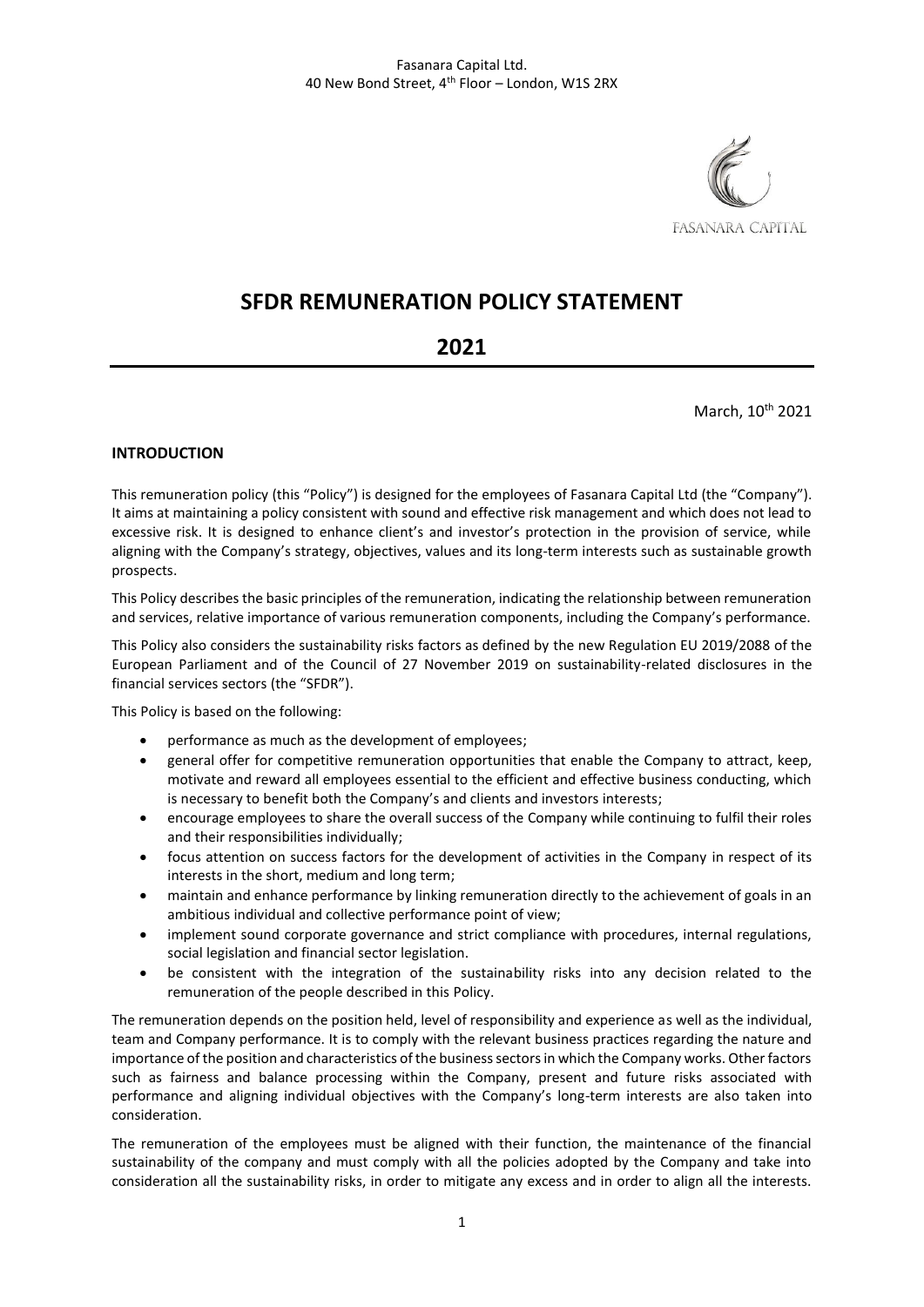#### Fasanara Capital Ltd. 40 New Bond Street, 4th Floor – London, W1S 2RX

This is valid for the base of the remuneration but also for the variable that should not come in excess in a way that could encourage risks to be taken and no alignment with the clients' interest. It must also be aligned with the risk management procedures of the Company.

#### **1. Remuneration Concerned**

This Policy shall apply to any benefit of any type paid by the Company ,as consideration for the professional services rendered by the staff.

#### **2. Decision Making Process and Implementation**

The board of directors of the Company has approved this Policy and is responsible for its implementation.

Every year, the board of directors shall determine the remuneration of individual staff as provided by this Policy in conjunction with an evaluation done by the Senior Managers.

The decision taken regarding the individual remuneration, is the object of a written report finalised by the Senior Managers, this report being approved by the board.

Each year the implementation of the Policy is the subject of an independent examination from the Chief Compliance Officer to verify compliance with the policies and procedures.

The Chief Compliance Officer may rely on the views of other Senior Managers as appropriate.

A report of this examination is addressed to the board of directors and copies of this report shall remain at the disposal of the relevant regulators, upon their express request.

#### **3. Remuneration Component**

The remuneration of employees subject to this Policy includes a fixed and, if applicable, a variable part. The composition and the amount of total remuneration are reviewed each year, ensuring a balance among its components.

The fixed component (base salary) is composed of a monthly base salary paid monthly. The fixed salary shall be reviewed annually but may not be modified. The fixed salary is normally not decreased, unless in very special situations (e.g. the Company performing poorly and in need of adjusting its costs' base)

The variable part is based on the satisfaction of all goals set in terms of performance. The level of bonus depends on the Company's performance, the performance of the funds managed by the Company, and individual performance of employees.

The Chief Compliance Officer, being independent of the entities he supervises, may never be remunerated in correlation with performances of those entities. His remuneration shall always be adequate with his responsibilities, duties and own performance.

The remuneration of directors consists of a fee decided each year by the General Meeting of Shareholders approving the annual accounts for the last financial year. The remuneration may vary between directors and very much depends on the actual contribution each of them have on the day-to-day operating activities of the Company. The directors may not receive any variable remuneration linked to results or other performance criteria. They are not entitled to stock options, nor to any supplemental pension scheme.

The directors that are also involved in the daily management of the Company may be entitled, in addition to this fee, or not, to a remuneration as scheduled for employees subject to this Policy. This also needs to be consistent with the integration of the sustainability risks factors.